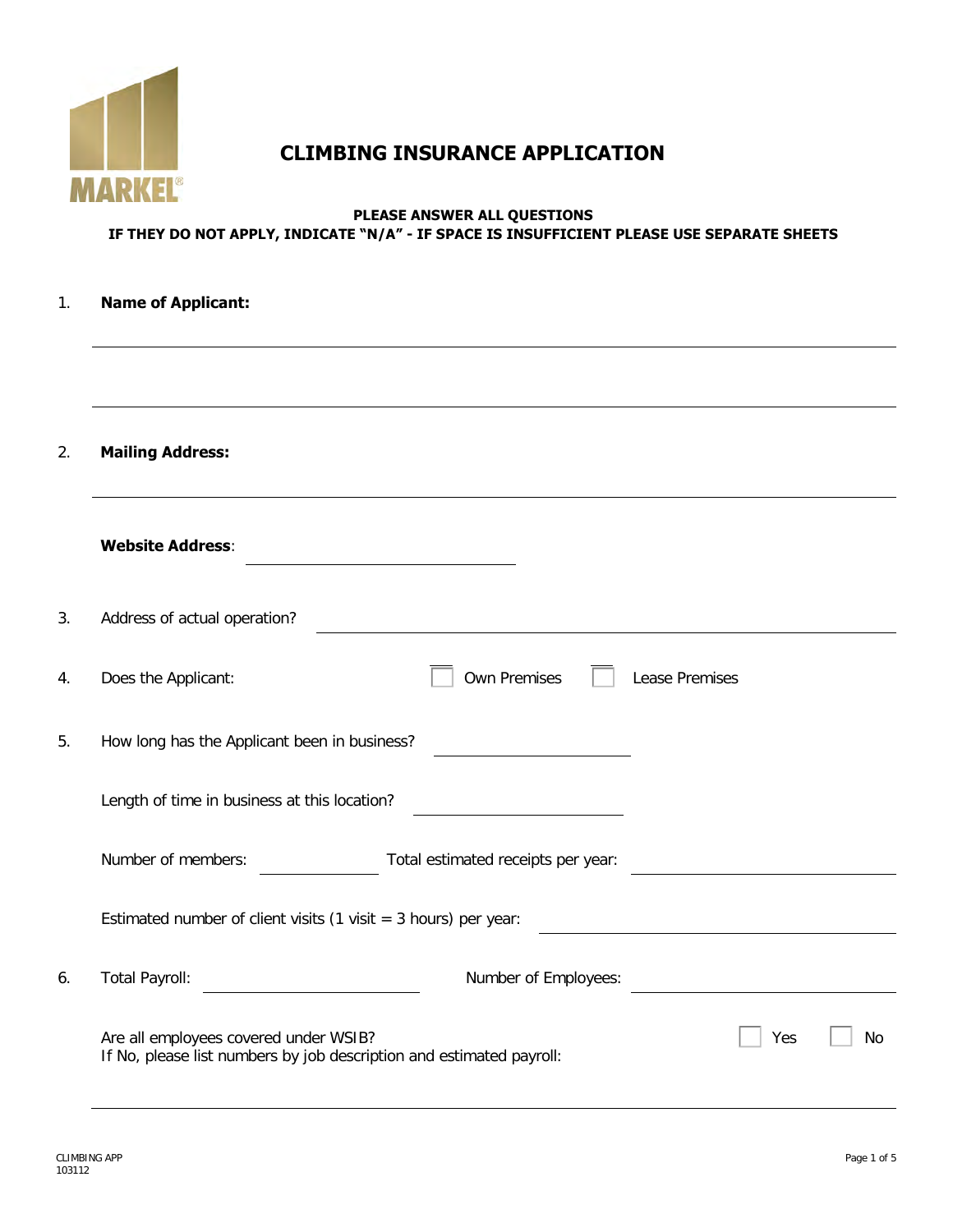|  | Description of operations (include operations manual if possible): |  |  |  |
|--|--------------------------------------------------------------------|--|--|--|
|  |                                                                    |  |  |  |

| 8.  | Apart from the operations mentioned above, are there any sales of food or alcohol or<br>other operations conducted on the same premises?<br>Please describe (also include gross receipts): | No<br>Yes |
|-----|--------------------------------------------------------------------------------------------------------------------------------------------------------------------------------------------|-----------|
|     |                                                                                                                                                                                            |           |
| 9.  | Type of climbing areas (describe in detail the height, size, free-standing, type of construction, dimensions of<br>particular interest, etc.)                                              |           |
|     |                                                                                                                                                                                            |           |
|     | Age of climbing walls:<br>Who constructed the climbing walls?                                                                                                                              |           |
| 10. | Are safety mats used?                                                                                                                                                                      | Yes<br>No |
|     | Are safety harnesses used?                                                                                                                                                                 | Yes<br>No |
|     |                                                                                                                                                                                            |           |
|     | Is belaying done?                                                                                                                                                                          | Yes<br>No |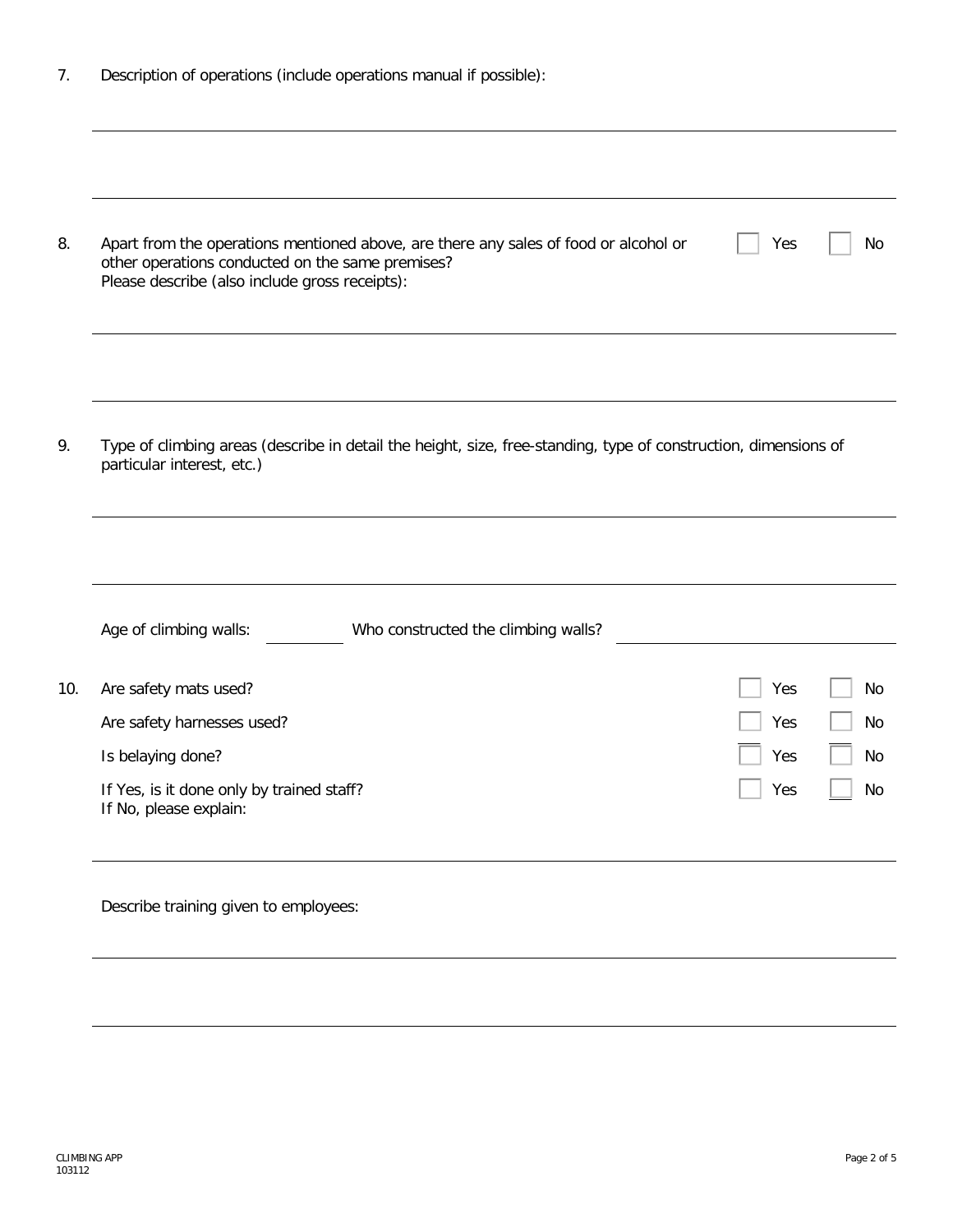| 11. | Do premises comply with all Fire Department requirements?<br>If No, please describe:            | Yes | No |
|-----|-------------------------------------------------------------------------------------------------|-----|----|
|     | Are there written procedures to follow in the event of an emergency?<br>If No, please explain:  | Yes | No |
| 12. | Describe work performed for Applicant by sub-contractors:                                       |     |    |
|     | Is evidence of Liability Insurance obtained from all sub-contractors?<br>If No, please explain: | Yes | No |
|     | If Yes, please advise what limits they are required to provide:                                 |     |    |
| 13. | Does applicant have any agreements assuming liability?                                          | Yes | No |
| 14. | Does applicant presently carry insurance?<br>If Yes, who is the present insurer:                | Yes | No |
|     | Is the present insurance Claims Made?<br>If Yes, state retro date:                              | Yes | No |
| 15. | Are they willing to renew?<br>If No, please explain:                                            | Yes | No |
|     | Does the policy cover all operations of the Insured?<br>If No, please describe:                 | Yes | No |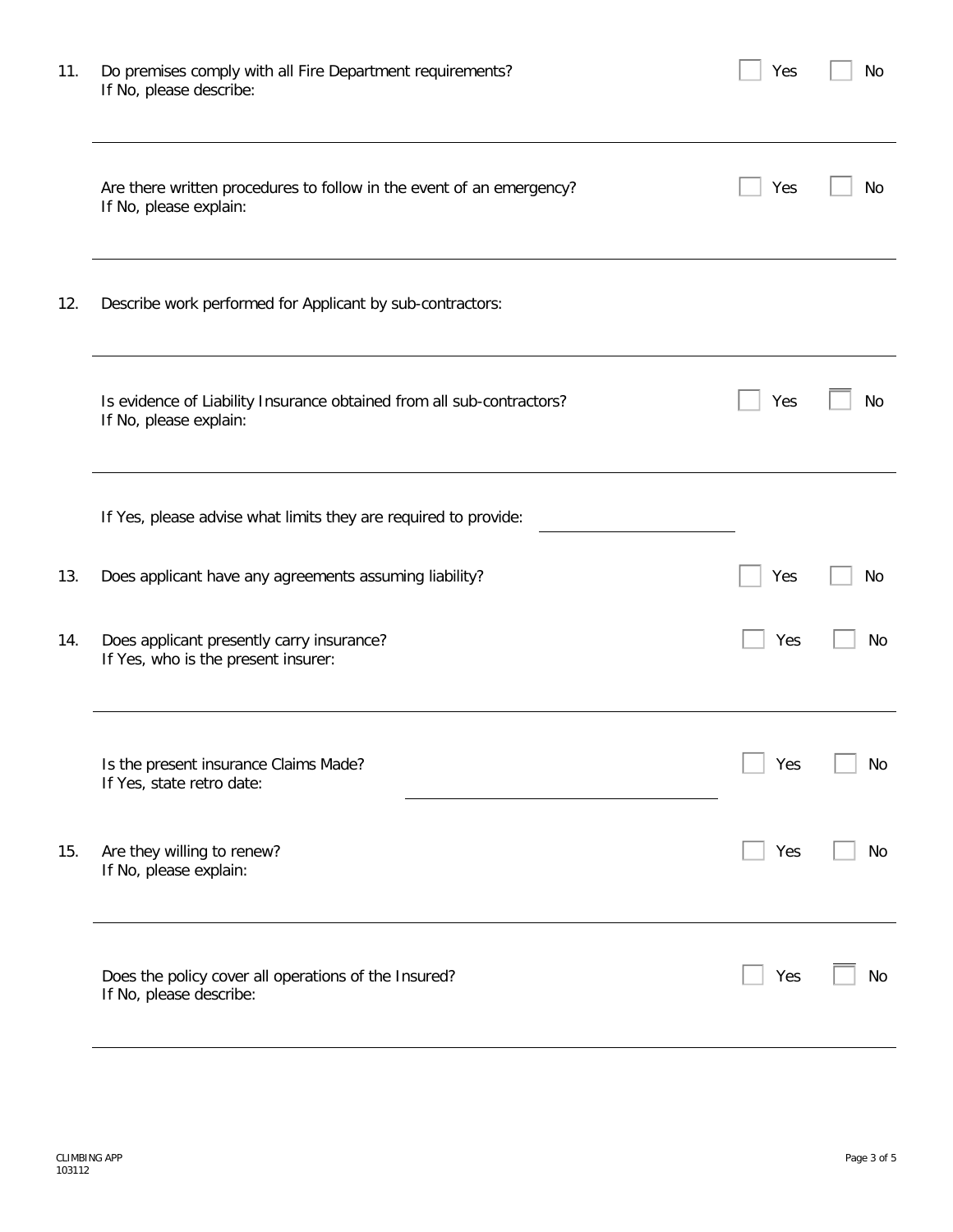#### 16. **Claims History**

Include total costs from ground up for each claim, including defense costs and deductible. Include loss experience of companies which have been taken over or merged with your company.

|                              |                                                                                                       | <b>AMOUNT</b>  |      |                 |                   |               |
|------------------------------|-------------------------------------------------------------------------------------------------------|----------------|------|-----------------|-------------------|---------------|
| Date of<br><b>Occurrence</b> | <b>Describe Occurrence</b><br><b>And Injury or Damage</b>                                             | <b>Reserve</b> | Paid | <b>Expenses</b> | <b>Deductible</b> | <b>Status</b> |
|                              |                                                                                                       |                |      |                 |                   |               |
|                              |                                                                                                       |                |      |                 |                   |               |
|                              |                                                                                                       |                |      |                 |                   |               |
|                              |                                                                                                       |                |      |                 |                   |               |
|                              | Are you aware of any other incidents which may result in claims against you?<br>If Yes, give details: |                |      |                 | Yes               | No            |

#### 17. **Non-Owned Automobile**

Number of employees using their automobile on company business:

|                                                               |                                          | Occasionally     |           |
|---------------------------------------------------------------|------------------------------------------|------------------|-----------|
| Estimated annual cost of hired automobiles:                   |                                          | \$               |           |
| Estimated annual cost of automobiles operated under contract: |                                          |                  | \$        |
| (Please provide details):                                     |                                          |                  |           |
|                                                               |                                          |                  |           |
|                                                               |                                          |                  |           |
|                                                               | <b>Accident Prevention and First Aid</b> |                  |           |
|                                                               | Doctors:                                 | <b>Full Time</b> | Part Time |
| First Aid Post:                                               | Nurses:                                  | Full Time        | Part Time |